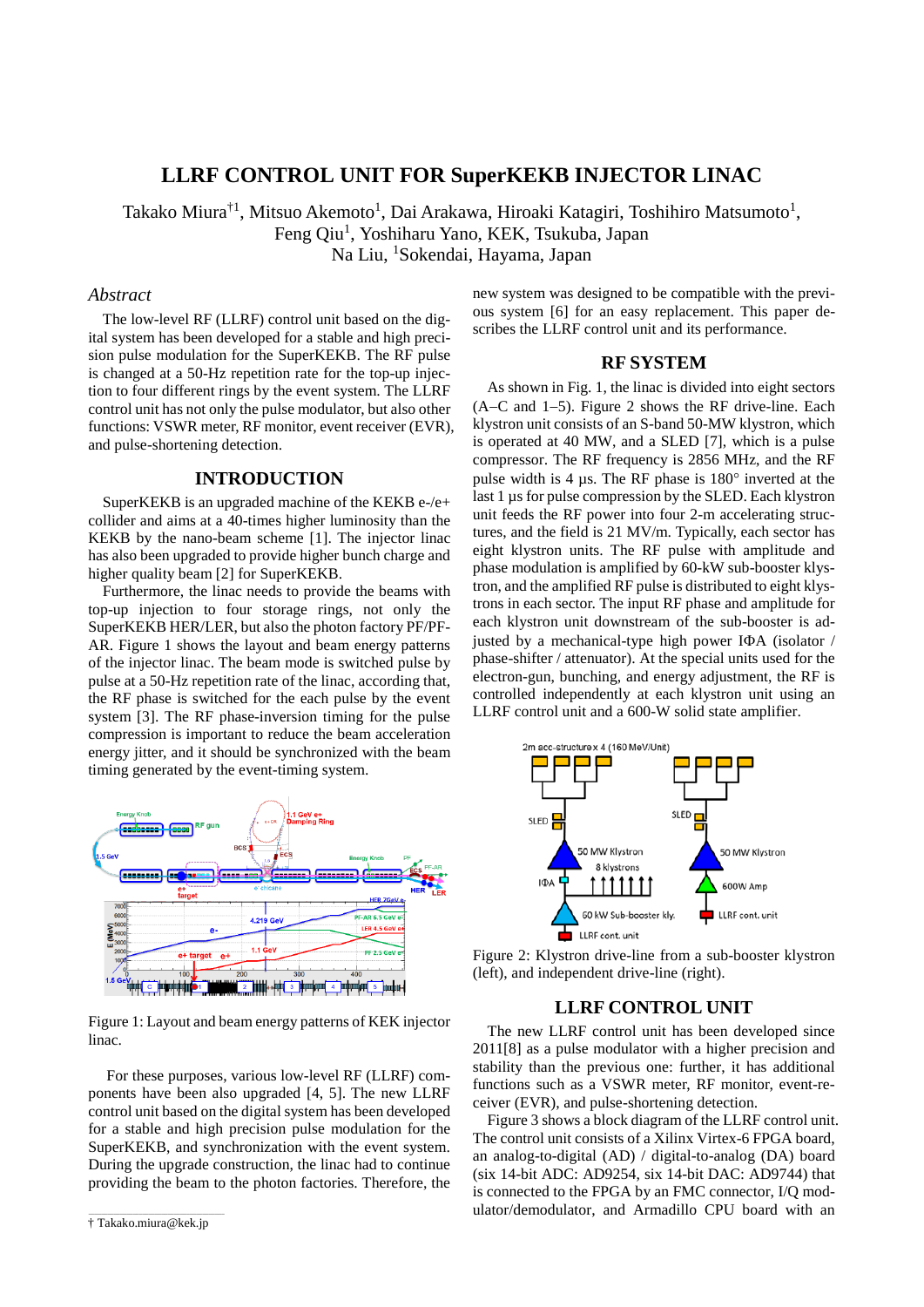LCD touch panel. The sampling clock of the ADC/DAC is 114.24 MHz, which is the same frequency as the eventtrigger system, to reduce the phase inversion timing jitter for the beam.



Figure 3: Block diagram of the LLRF control unit

The waveform data and some information are sent through a Gb Ethernet to the EPICS-IOC server at the 50- Hz repetition rate of the injector linac.

For the LLRF system upgrade, RF monitor units[5] have been developed, and a similar design with the control unit was adopted.



Figure 4: Front/rear panel of LLRF control unit

Figure 4 shows the picture of LLRF unit. The pulse trigger and four-channel "video signals" used for the oscilloscope inputs in the front panel are output by DACs. We can set the parameters not only by the front touch panel but also by the VNC remotely. The parameter settings are saved in the SD card on the CPU board, or the USB memory.

### *RF Pulse Modulator*

The RF pulse timing and width,  $0^{\circ}/180^{\circ}$  inversion timing, amplitude, and phase are controlled by external inputs. The

external control inputs are generated by event system depending on the pulse mode changed at 50 Hz. In phase control, it has an "analog mode" and "digital mode". In the analog mode, which is the same as the old version, the phase is controlled by an external 0–10 V level input corresponding 0–400°. Meanwhile, in the digital mode, the phase information, which is distributed on an optical fiber from the event system, is received directly by the EVR implemented in the FPGA board. The digital mode is under testing. The RF pulse is generated by the I/Q modulator using I/Q baseband outputs from the DACs and a 2856- MHz LO signal.

The correction for the nonlinearity of the I/Q modulator is performed by calculations in the FPGA using the I/Q calibration table, which is stored in the compact flash memory on the FPGA board. The specifications of the RF pulse modulator are shown in Table 1

Table 1: Specifications of RF pulse modulator

| Frequency           | 2856 MHz                       |
|---------------------|--------------------------------|
| RF output level     | $+10$ dBm $(100\%)$            |
| Linearity of amp.   | 0.3% rms and max $< \pm 0.5$ % |
| RF pulse rise time  | $<$ 35 ns (0 - 90%)            |
| Phase setting-range | $0 - 400^{\circ}$              |
| Linearity of phase  | 0.3° rms and max $\lt$ ±0.5°   |



The typical result of the amplitude and phase accuracy of the RF output is shown in Fig. 5. The amplitude error is 0.02% rms and the phase error is 0.04° rms in an amplitude setting of 100%.

Figure 6 shows the measurement result of the temperature dependency of the RF output phase. The temperature was changed at 1 °C intervals, and the humidity was maintained at approximately 40% rh.

The output phase changed by approximately 4° between 22 °C and 28 °C. The temperature dependence of the phase is severely large, and the thermal coefficient is  $0.62 \degree$  /°C. Thus, the LLRF control unit for each sub-booster has been installed in a thermostatic chamber. However, in the case of an independent drive unit, the temperature is not stabilized. This should be improved in the future.